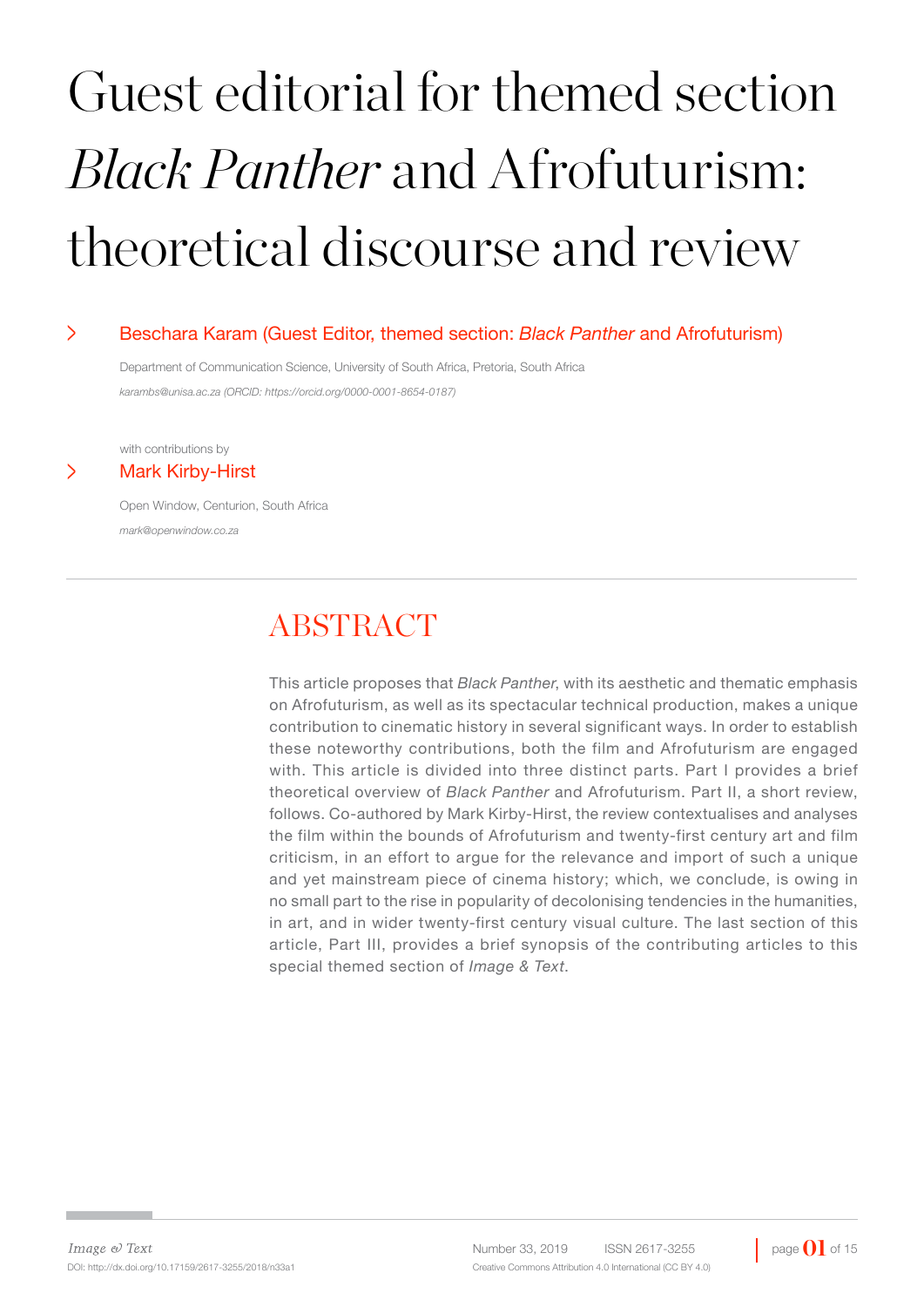# Introduction

*Black Panther* was written and directed by auteurs Ryan Coogler and Joe Robert Cole, and released in 2018. With its almost all-black cast, its predominantly positive depiction of blackness, and its visually stunning Afrofuturist aesthetic and Afrofuturist plot, the film was immediately celebrated by audiences and critics alike. *Black Panther,*  as encapsulated by André Carrington (2019:7), was historic in that it addressed the black audience 'by name, not in the guise of blackness itself'. Therefore, considering its inclusivity and its technical production and representational "blackness", as well as its transnationalism (see Carrington 2019; D'Agostino 2019; Makhuba 2019), the film should indeed be lauded. However, the film has not been without its detractors. For instance, scholars have dismissed the film for its capitalist cultural production and overt marketing; its neoliberalism; its representation of Africa as a reductionist, homogenised entity (see Gathara 2019; Mukhuba 2019; Zeleza 2018); as well as for inherent colonial tropes and lens (see Zeleza 2018). Despite its critics, the film was a phenomenal feat and box-office success; not least for its Afrofuturist themes, the aesthetic itself which is principally positive/utopian. The film has even inspired a hashtag movement #Wakandaforever. The themed section of *Image & Text* was a direct response to the film's overwhelming glocal<sup>1</sup> triumph. The call for papers specifically requested that the theoretical framework, or lens, be that of Afrofuturism. As such, this article provides a broad theoretical overview of both *Black Panther* and Afrofuturism, a film review, and a synopsis of the contributing articles.

## Part I: *Black Panther* and Afrofuturism

The film *Black Panther* needs no introduction, and the film is undeniably Afrofuturist. However, the film has been criticised from the fairly superficial – such as the characters' accents being 'jarring and annoying' (Gathara 2018; Reilly 2018); or the claim that the film is nothing but a brilliant marketing ploy, a 'marvel of marketing' (Gathara 2018) – to the much more damning: the inclusion of colonial tropes and discourse. One of the most astute criticisms of the film is its reliance on the 'postcolonial gaze', posited by academic Paul Tiyamba Zeleza (2018). He identifies several colonial terms, aesthetics, and themes inherent in the film. For instance, at the outset of the film, the audience is told that Wakanda is a tribal nation-state. For Zeleza (2018) this term '"tribe/tribal" is the "N" word of colonial denigration for African societies. There is nothing authentic or liberating about referring to African communities as "tribal", a term that evokes atavistic identities and primordial politics'. Zeleza (2018) also draws attention to the 'Tarzanian animalistic chants' by Wakanda's neighbours who come to intervene in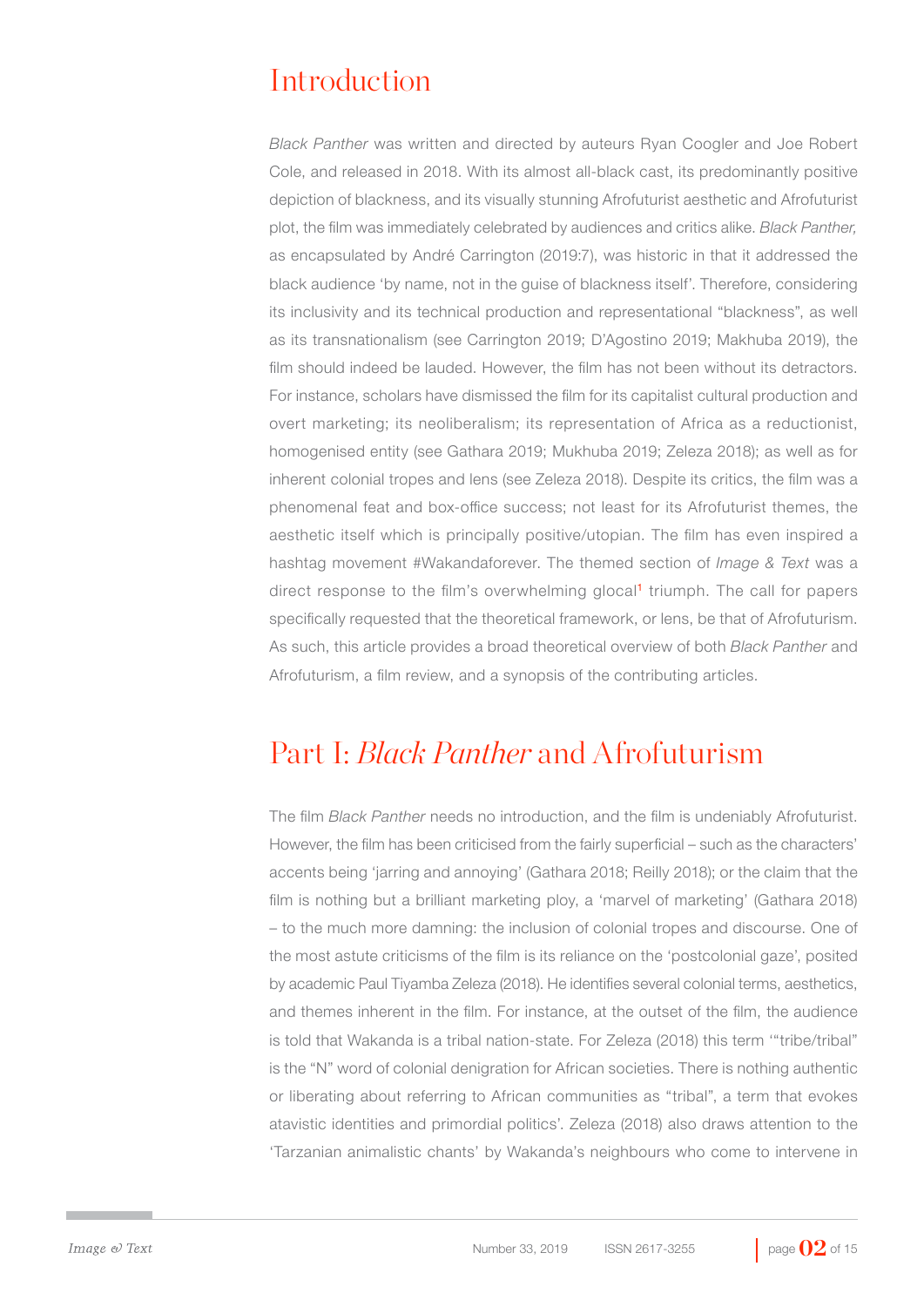the bloody and violent warfare (Cobb 2018). While further depictions of 'shields and spears and gyrations' in *Black Panther* are reminiscent of early Hollywood films that represent 'tribal African warfare' (Zeleza 2018). In fact, not dissimilar to the Johnny Weissmuller/Tarzan Hollywood films in the 1930s and 1940s. In addition, Zeleza (2018) argues that the film, through various portrayals and aesthetics, produces a dangerous homogenisation and a very simplistic view of the African continent; for instance, he observes the 'National Geographic' imagery from tribal markings to 'elongated mouth disk'. In other words, any and all "tribal" bodily adornments/markings are decontextualised and thrown into the fray, whether they be from Indonesia or Africa, as though anything "exotic" will do. They are aesthetically pleasing, but lack context and therefore are devoid of meaning, except to look "African" or "mysterious". Furthermore, according to Zeleza (2018) all of this adds up to the depiction of Africa as the "dark continent". An Africa that was literally (physically), and metaphorically, created and colonised (and neocolonised) by racialised and racist socio-economic realities of the west. He also takes issue with the stereotypical Amazonian female warriors; and the female cast, whose roles are merely supporting; as well as Killmonger's character portrayed as the 'proverbial angry Black Man'; and the dystopic and desolate American scenes of the "hood" and "thuggish" African American youth – all direct results of America's own imperial wars and racial and economic conflicts (Zeleza 2018).

Patrick Gathara (2018) offers a similarly scathing critique of *Black Panther*, calling it 'a vision of Africa that could only spring from the neo-colonial mind'. Jelani Cobb (2018), writing in *The New Yorker*, concludes that *Black Panther* is a 'profound film'. Despite this, he also suggests that the film is simply another white/western/European-imagined Africa, or rather "Africa". An imagined "Africa", a brutalised "dark continent", that 'is a creation of a white world and the literary, academic, cinematic, and political mechanisms that is used to give mythology and credibility of truth' (Cobb 2018). Despite this, he suggests that the film exemplifies a 'redemptive counter-mythology' (Cobb 2018). Patrick Gathara challenges Cobb's (2018) definition of the film by arguing that the film offers little more than stereotypical, destructive myths about Africans and Africa. Whereby Africa is depicted as a 'divided, tribalized continent, discovered by a white man who wants nothing more than to take its mineral resources, a continent run by wealthy, power-hungry, feuding and feudalist elite' (Gathara 2018). Despite Wakanda's progressive, vibranium sci-fi technology, Gathara (2018) correctly points out that Wakanda appears to have no intellectuals who can conceive of a way to execute a transitioning rulership that precludes ultra-violence and bloodshed. For Gathara (2018), Wakanda-ians have been made invisible (there are little to no references or focus on the actual citizens, there is only an emphasis on the elite and the Wakandan warriors);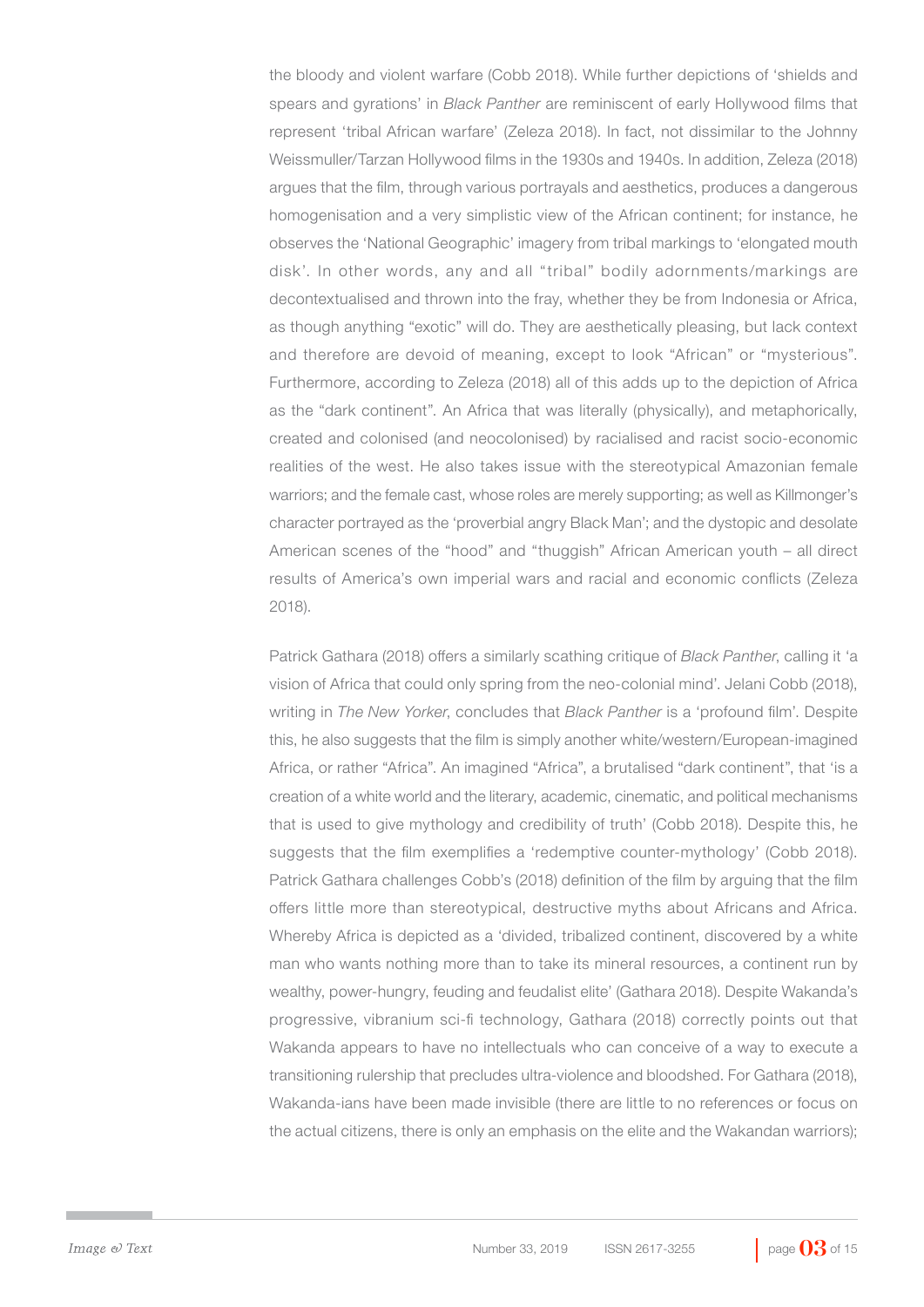infantilised; and represented as unsophisticated. So unsophisticated, argues Gathara (2018), that an American can simply waltz into Wakanda and take over, which is, of course, not dissimilar from what occurred in Africa in the eighteenth and nineteenth centuries, with the Europeans taking over Africa (then Americans and now, circa 2019, China). Accordingly, the editorial now turns its focus to Afrofuturism.

## Afrofuturism

Afrofuturism is a cultural aesthetic that looks at literature, arts, music, music videos, fashion design, films and television programmes through a black lens. It aesthetically documents black struggles; black identity; and black hopes, as well as acknowledging, or referencing black historical trauma (collective and individual). Alisha Acquaye (2017) argues that these narratives enable agency and it is a way for blacks to 'understand[ing] the past and present, by crafting futures that we can control'. By making use of Afrocentricity; African magic realism; African mythologies; African aesthetics and traditions; all of which are 'intertwined with technology, sci-fi and social awareness, Afrofuturism narrates a parallel or distant reality that is empowering and effervescent' (Acquaye 2017). In existence since the 1920s, it was only much later on that cultural studies scholar, Mark Dery (1994) encapsulated the aesthetic in his chapter entitled, "Black to the future", in the book *Flame Wars: the Discourse of Cyberculture.* Dery (1994:180) defined the term as:

> [s]peculative fiction that treats African-American themes and addressed African-American concerns in the context of the twentieth-century technoculture – and, more generally, African American signification that appropriates images of technology and a prosthetically enhanced future – might, for want of a better term, be called "Afofuturism".

Mark Dery (1994:180) critically engaged with the topic by asking:

can a community whose past has been deliberately rubbed out, and whose energies have subsequently been consumed by the search for legible traces of its history, imagine possible futures? Furthermore, isn't the unreal estate of the future already owned by the technocrats, futurologists, streamliners, and set designers ― white to a man ― who have engineered our collective fantasies?

His definition addresses the future of blacks and in doing so, he identifies both space and time that are simultaneously dealt with. The themes inherent in this cultural aesthetic, broadly speaking, are a science-fiction imaginary; technological innovation; the African Diaspora and futurist themes. As such, Erik Steinskog (2018:4) argues that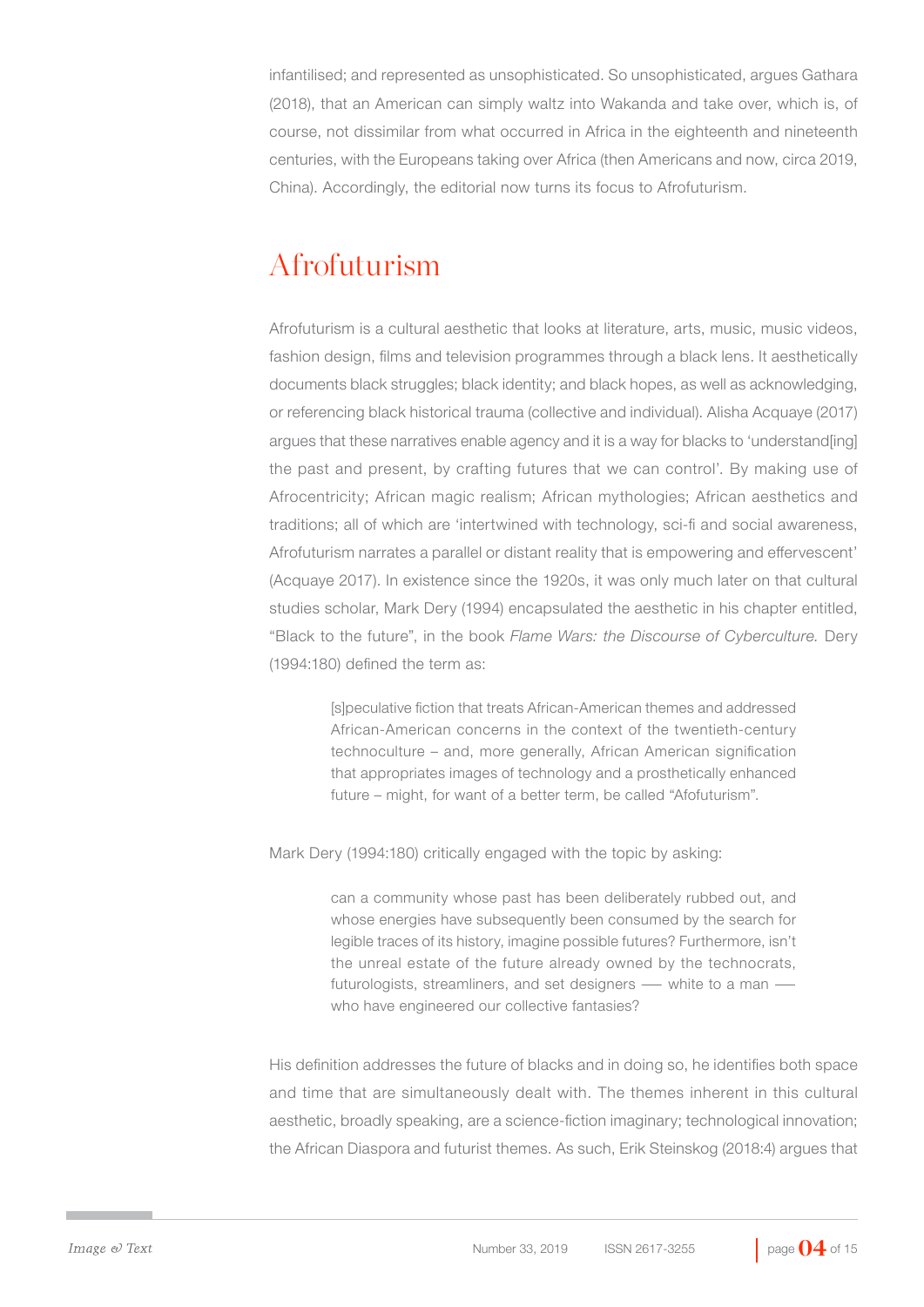'Dery's discourse points to the necessity of counter-histories, of searching for legible traces of black history, so as to be able to imagine possible futures'. Steinskog (2018:4) also makes a very significant point of departure. While Dery's work, and other authors such as Alondra Nelson (2002), focus on Afrofuturism as engaging specifically with African American history/histories and the Diaspora, Steinskog (2018) takes Dery's definition and theoretical positioning to apply to all of black culture and history rather than limiting it to the Diaspora. I have adopted the same position. Afrofuturism has several central elements, one of which positions black people at the centre of science and technology, as opposed to being on the "receiving end" of technology and so called "progress" (one need only reflect on eugenics, for instance consider the role eugenics played in the genocide of the Herero people). According to Ytasha Womack (2015:17), an Afrofuturist text has black protagonists who wield power through advanced science and technology. As such, the Afrofuturist text 'aim[s] to reintegrate people of color into the discussion of cyberculture, modern science, technology, and sci-fi popculture' (Womack 2015:17). It repositions blacks in the context of science and technology: they use advanced technology instead of being used and/or dehumanised and/or decimated by it. In doing so, it questions science and technology's inherent race and ideology and power structures (Spencer 2016:211).Therefore, Afrofuturism for this article, is defined as the utopian infusion and reimagination of black history and Africa's history, past, present and future; with the oft-times positive use of technology. Kareem Reid (2013) writes that Afrofuturism is the

> act of re-imagination, reclamation of black identity – a rejection and subversion of debilitating stereotypes, and expression of the infinite ways of interpreting the past, present & future, demonstrating the cosmopolitan reality of the black experience.

Aesthetically, Afrofuturism includes taking inspiration from African myths; designs of the future (such as the extra-terrestrial/alien); philosophies and art that understand or challenge pre-existing modes of perception about Africa and the black experience. As such, it is revolutionary, and it ultimately seeks to destabilise the status quo. There are many Afrofuturist writers, artists and musicians, from Michel Basquiat; Samuel L. Delaney; Octavia Butler; Charles Saunders; NK Jemisin; Nnendi Okrafor; Geoffrey Thorne; Janelle Monae; Sun Ra; and Tananarive Due. Several artists that are specifically worth mentioning are: Omar Victor Diop; Kehinde Wiley; Lina Iris Gold; and John Akomfrah (*The Shadows Took Shape*).

Returning now to *Black Panther* and Afrofuturism, according to Rochelle Spencer (2016:211), Afrofuturism 'relies upon the fantastic in order to better understand racial oppression'. The Afrofuturistic cinematic text grants blacks agency in the telling or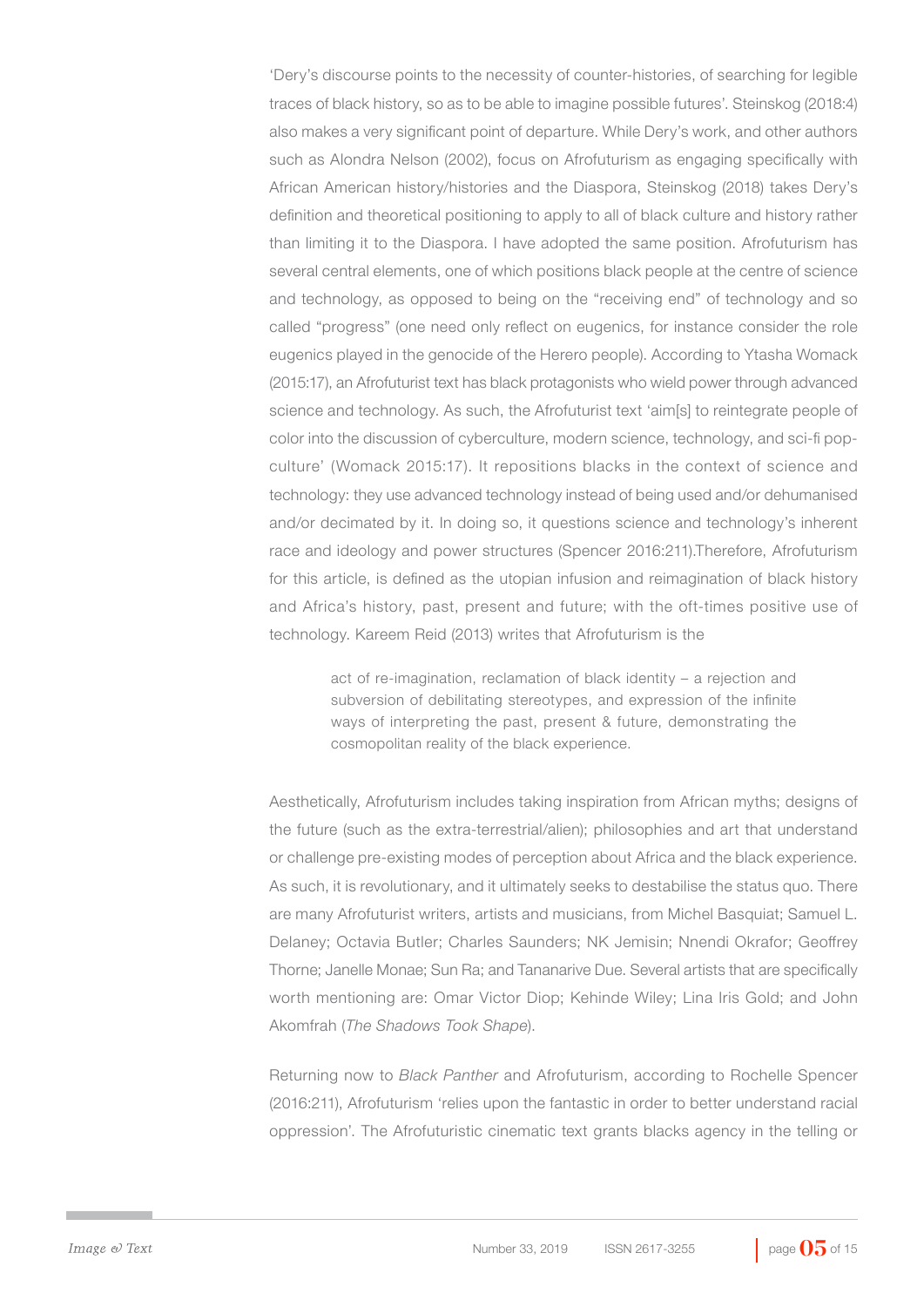re-telling/reimagining their futures and revisiting or reimagining their past. Spencer's research focuses specifically on Afro-surrealism, a "cousin" to Afrofuturism, and her premise is a very relevant one: the challenge of representing trauma and oppression, most especially collective trauma. How does one engage an (any) audience without trivialising or boring them? As Spencer (2016:213) argues, '[r]evisiting trauma is never an enjoyable experience' but it is essential, because understanding trauma and its historical context(s) is crucial 'to building a more just world'. Spencer (2016:213) also acknowledges that 'new tools are required for such re-imaginings/revisiting to tell or retell familiar narratives'. And, Afro-surreal narratives incorporate the cinematic techniques of narrative, foremost for 'making history relevant' and secondly, to 'suggest an African notion of temporality, one that merges past, present, and future imaginings of events' (Spencer 2016:214). Spencer (2016:214, 223) concludes that these cinematic practices 'allow us to gain a new and more meaningful appreciation of the past' and that they can be used to 'highlight historical traumas'. I am of the opinion that her concepts can also be applied to Afrofuturism, and in doing, perhaps counter some of the criticisms of *Black Panther*, as raised by Gathara (2018); Zeleza (2018); and, Cobb (2018). Rather than criticising Killmonger's character, or taking issue with how African American youths are portrayed as "thugs" and thieves, rather extend her conceptualisation of Afro-surrealism to that of Afrofuturism.

In other words, Spencer's (2016) theoretical positioning suggests rather that Killmonger's portrayal is of a man whose identity has been lost in the Diaspora. A very poignant depiction. His "return" to Wakanda asks the audience to remember the trauma of the trans-Atlantic slave trade; the horrors of the kidnapping, torture, and violence. Not only is it a collective trauma, but it is also an intergenerational trauma, historical traumata that has been passed down through the generations. The same with the "hood" or ghettos of America: those are also representative of collective, cultural and historical traumas. Of imperialism, and violence, of capitalism and re-colonisation. The fact that Killmonger wants to save all who have suffered from human trafficking, is testament to how global the trauma is. It is not relegated to only one country or continent. That he uses violence as his preferred "message" or resource, is itself a demonstration of how he has been brought up – with violence; with economic disparity; a sub-altern; forgotten; with a marginalised and Othered status. In other words, *Black Panther* has used Afrofuturist cinematic techniques to depict and retell various African/ diasporic/African-American traumas. The fact that these traumas have been noted, discussed or critiqued means that they have been brought into the public sphere for discussion, and that is an extremely valuable contribution to understanding and remembering history. These auteurs have found imaginative ways of re-telling familiar history/ies.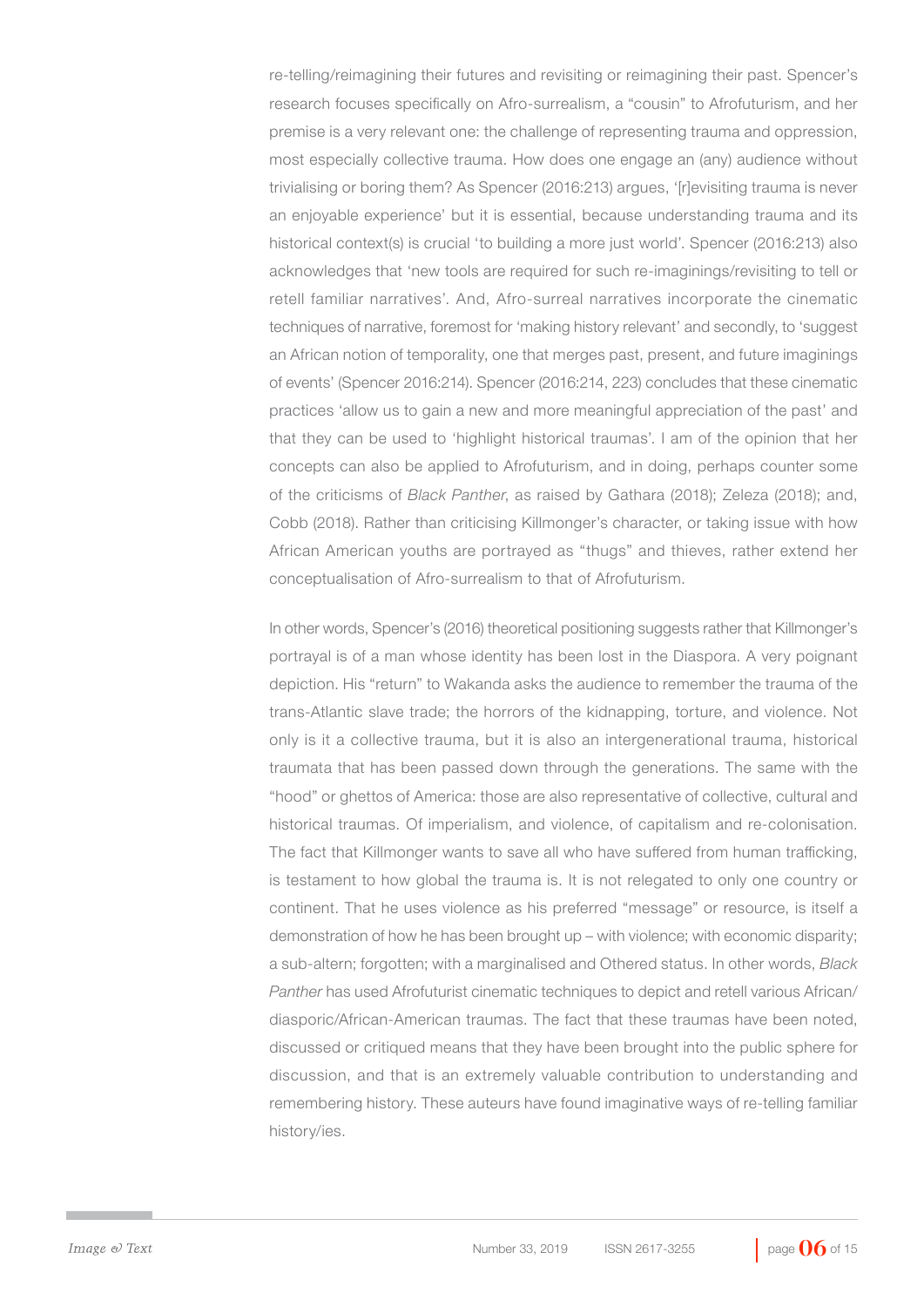In summing up this section, I refer to researcher Nomusa Makhuba's (2019:12) response to the film, which she states was predominantly positive, 'because it momentarily soothed the prolonged trauma of slavery, colonialism, neocolonialism, apartheid, or economically sustained racial segregation – that is, the condition of being alienated from the world one inhabits wherever one is'. Scholars Duncan Omanga and Pamela C Mainye (2019:20), while writing about audience research in Kenya, conclude that the film created a 'cultural moment'. A significant moment, which 'gradually led to the momentous meltdown of the glacier of black under-/mis-representation, and a turning point in black cosmopolitanism and new imaginaries of African identities' (Omanga & Mainye 2019:20). I would like to extend this viewpoint to that outside of Kenya's reception, and state that this "cultural moment" encompasses Hollywood, South Africa, and elsewhere. And indeed, Zeleza (2018) likewise refers to the film as an 'iconic cultural moment' in the African American community. However, Makhuba (2019:12) also raises a pertinent point, in that the film itself, upon closer scrutiny raises 'many uneasy open-ended questions about the place of Africa and Africans in the world'. But like with all films, *Black Panther* is open to multiple interpretations and readings; and the fact that it has brought questions and debates about "blackness"; representation; identity; history; the Diaspora; colonialism; neocolonialism; gender equality; and economic apartheid, to mention but a few, into the public sphere, is indeed significant. But rather than delegating this "cultural moment" to a brief spate of time, I do rather hope that this is only the beginning of real deliberations that leads to transformation. Whether that be how "Africa" is viewed or (re)imagined; or how Hollywood, and other cinematic styles, deals with "blackness", henceforth. In fact, Carli Coetzee (2019:23, see also 2016) has elaborated on this perspective, and in her work, she contends that Afro-superheroes are 'embedded in contemporary social and political contexts and provide ways of understanding the emergent present ... Wakanda can be a resource for transformation, rather than a place beyond engaged politics to which we can escape'. Referring specifically to Nakia's activist projects and Killmonger's objective to liberate black people globally, as well as Killmonger's return to Wakanda, Coetzee (2019:23) remarks that these scenes/themes not only reference history (the Diaspora and trans-Atlantic slavery) but also #BlackLivesMatter (see Newkirk 2018; Serwer 2018). *Black Panther* is therefore a theatricalisation, or dramatisation of the past (trans-Atlantic slave trade; the Diaspora); the present (Nakia's activist activities are not dissimilar to the terrorist group Boko Haram kidnappings in Chibok, Nigeria, in 2014; and the depiction of imperialist and economic apartheid in the "hood" or African-American slums/ghettoes); and the future dated (science-fiction). Which are also the combined essential tropes of the philosophy of Afrofuturism (a reimagination of the past, present and future).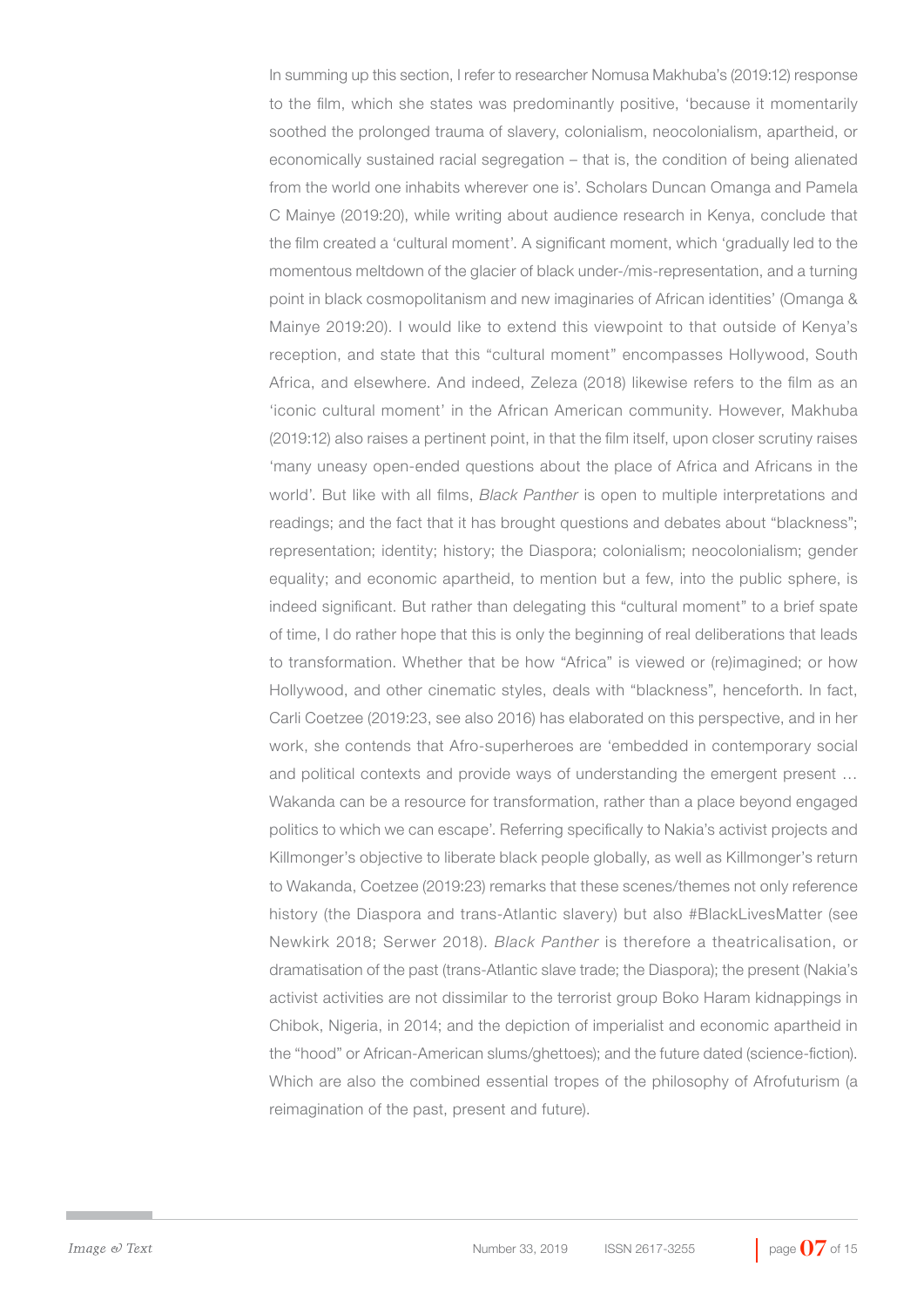# Part II: *Black Panther*, "Postart", and valorising the popular (with Mark Kirby-Hirst)

Famed critic Pauline Kael (1969:79) once described cinema as 'a tawdry corrupt art for a tawdry corrupt world'. Her essay entitled "Trash, Art and the Movies" became a highly influential piece of film criticism, the effect of which is still felt to this day. Almost certainly, Kael would have found the recent explosion in popularity of the Marvel Cinematic Universe (MCU)<sup>2</sup> to be proof positive of her argument that the creation of art was never the purpose of the cinema. In his rereading of Kael's article, legendary filmmaker Paul Schrader (2006:36) sums up this sentiment with his own interpretation of the "Post-art" era of filmmaking, with Quentin Tarantino's (2003) *Kill Bill* becoming the 'apotheosis of Kael's movies-as-trash ideology' because of its postmodern approach to narrative, pop iconography, and sensationalism. The truth in these words, especially with regard to the productions that characterise the MCU, can only lead a scholar of the moving image to the impression that any analysis of the products of the MCU is both frivolous and without merit (much like the films themselves). But is this necessarily the case? Can one find value in something that is, undoubtedly, a product of twenty-first century mass culture?

Schrader (2006:40) goes on to discuss a group he refers to as the 'pleaders of special causes', essentially any marginalised group or supporter thereof, practising academic art criticism 'without critique', or as he cynically adds, attempting to criticise art without suggesting whether it is "good" or "bad" art. Their practice is apparently to isolate artistic and cultural production (that is, African-American cinema) from the 'larger Dead White Male panorama' and thus evaluate the work as a separate entity instead of positioning it within the artistic history and tradition of the medium. Does studying and critiquing a film like *Black Panther* fall within this zone of "special causes"? As a product of the collective imagination of the MCU, and so also an example of modern popular culture, can *Black Panther* be utilised for more than mere entertainment value and perhaps transcend the complexities of the post-postmodern era? This is the question at the heart of this theoretical review of the film. And one, we would like to suggest, it does indeed.

In his 1994 article, entitled "Black to the Future: Afro-Futurism 1.0" Mark Dery (2008) posits a key question for comprehending the significance of a film like *Black Panther.*  While many would immediately dismiss the film as unimportant, given that it is little more than an artefact of postmodern popular culture, Kael would, at least in our opinion, have rejoiced to see the eventual downfall of Erik Killmonger, given his ostensibly communist wealth and technology sharing philosophies.<sup>3</sup> So at a minimum,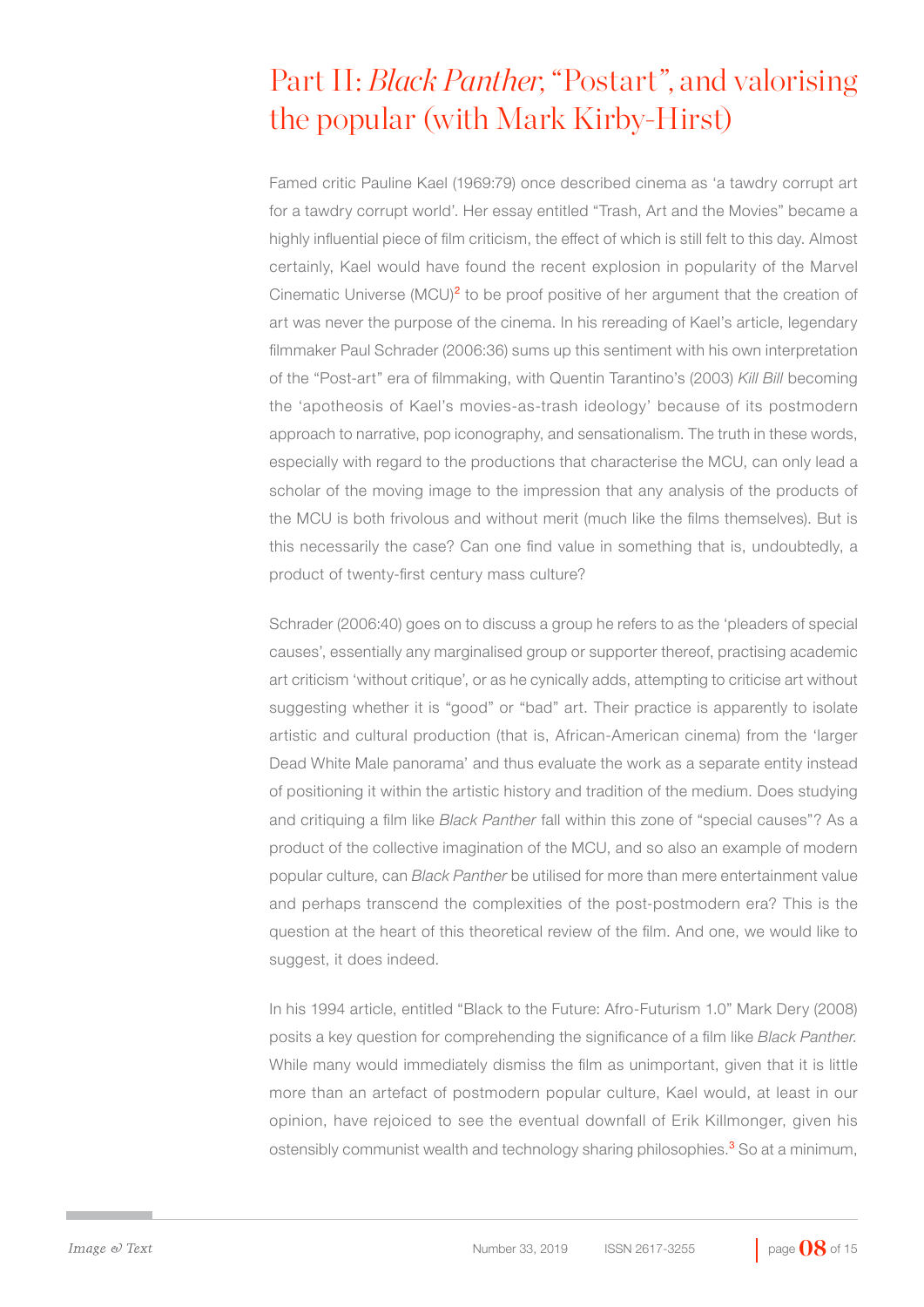the film has some value as a capitalist morality play. But there is more to it than that, and therefore we quote Dery's (2008:8) question at length:

> Why do so few African-Americans write science fiction, a genre whose close encounters with the Other – the stranger in a strange land – would seem uniquely suited to the concerns of African-American novelists? Yet, to my knowledge, only Samuel R Delany, Octavia E Butler, Steven Barnes, and Charles Saunders have chosen to write within the genre conventions of SF. This is especially perplexing in light of the fact that African-Americans are, in a very real sense, the descendants of alien abductees. They inhabit a sci-fi nightmare in which unseen but no less impassable force fields of intolerance frustrate their movements; official histories undo what has been done to them; and technology, be it branding, forced sterilization, the Tuskegee experiment, or tasers, is too often brought to bear upon black bodies.

It is precisely because of this – because *Black Panther* is a major product of the MCU with an estimated budget of US\$ 200 million (Setoodeh 2018), earning almost US\$ 1.347 billion to date worldwide (Box Office Mojo 2019), because it foregrounds black characters in the context of the white MCU, and precisely because it presents an alternative potential narrative to that offered by the extant while Eurocentric histories of colonial and postcolonial relations that the film ought to be studied. The black experience is still one characterised by limitations, stereotypes, and enforced subservience, and it is through such narratives that the likes of *Black Panther* may be assiduously examined.

*Black Panther* was released to worldwide acclaim, not only at the box office but in many cultural exchanges concerning the significance of the film as a cinema milestone. Coogler's (2018) interpretation of the *Black Panther* mythos, first penned by Jack Kirby and Stan Lee (*Fantastic Four*, July 1966) provides the viewer with several different acts of storytelling, shifting perspectives and offering insight into the motivations of a number of the characters in the piece. His perspective could also be argued as consciously decolonising because of the manner in which white western characters are marginalised, and the technological and scientific accomplishments of the Wakandans are placed front and centre. Mariolga Reyes Cruz (2012:141) defines decolonisation as 'moving towards a different and tangible place, somewhere out there, where no one has really ever been'. It is also what Jeff Corntassel (2018) calls 'everyday acts of resurgence' which engender Indigenous epistemologies and knowledge. Decolonisation is a challenge of white imperialism, white centring; white neo-liberalism; and the political and ideological colonial policies still in effect in business, government, education and religion. *Black Panther* is itself a re-imagination of 'somewhere out there'; it is also an 'everyday act of resurgence', against the so-called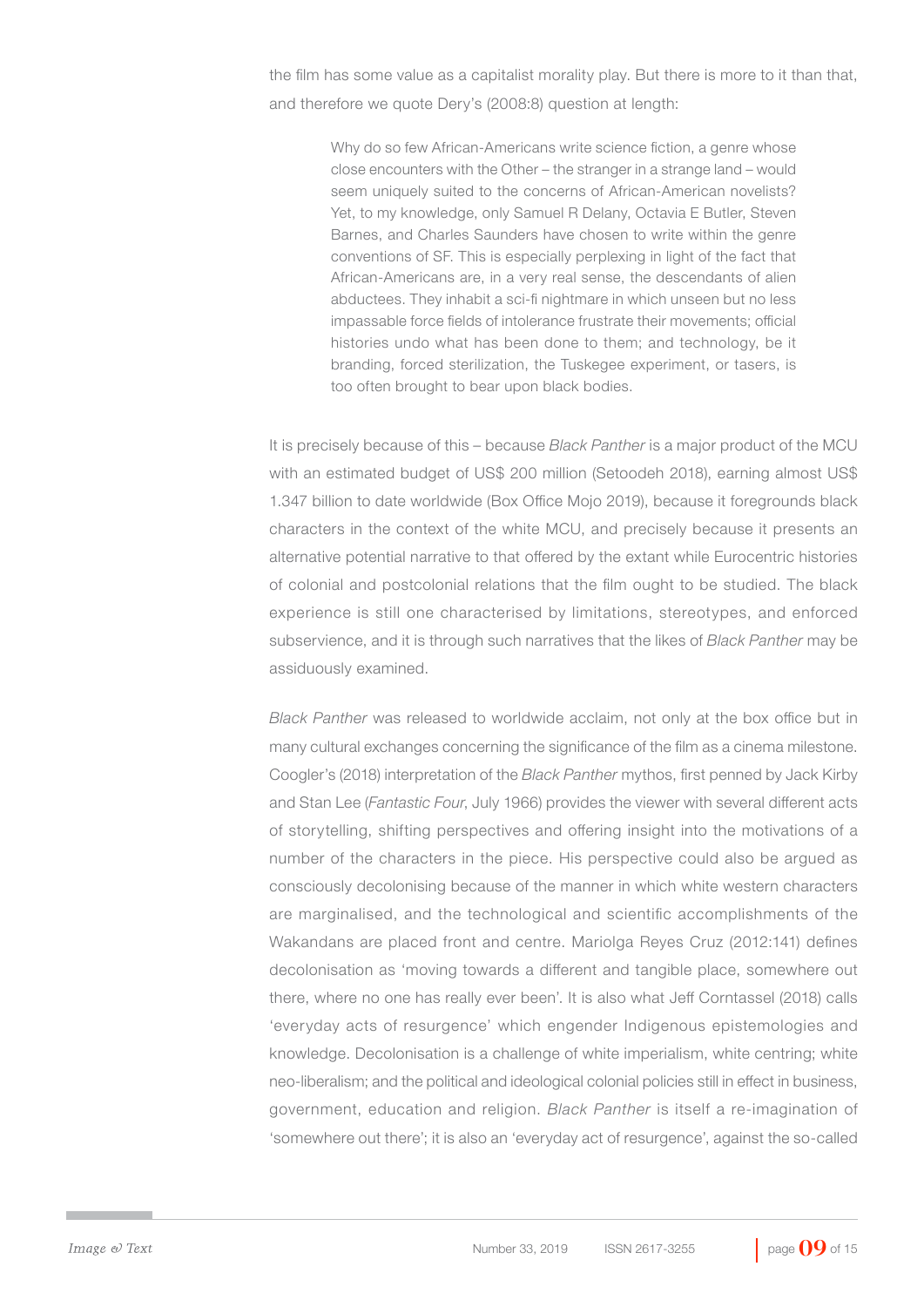liberal Hollywood white elite (with an almost all-black cast and at least ninety percent of the technical crew were black); and it has created a public debate that will most definitely create future Indigenous epistemologies. While decolonisation has many competing definitions and interpretations, its underlying ethos calls for change through action. *Black Panther* has actioned change, it has challenged the winning genres/ formulas of Hollywood, for instance: the old stereotype of the white, western hero has been defied, the hero is a black man, and the two villains are white. In has inverted decades of Hollywood traditions and stereotypes, with that inclusion alone. It has challenged the very foundational ethos of early film used by colonialists to indoctrinate, and propagate for the taming of the "barbarians". Filmmakers went to Africa and other indigenous lands and filmed rituals and everyday activities of the "natives", and used this as proof that they had to be saved by western conglomerates, industry, and religion. It was therefore used as a tool to spread political and ideological propaganda, as well as justification for their extensive colonising of the lands, people, and minds. It is because of the high production proficiency, and its resonance with decolonisation, that *Black Panther* transcends mere entertainment and is to be considered a significant artistic endeavour. As Anthony Michael D'Aostino (2019:1) has emphatically stated about *Black Panther*, '[t]he importance of the popularized race-critical posture toward corporate art and awareness of the veritable positive effects of quality minority representation cannot be overstated.' *Black Panther* has successfully re-centred the genre's formula and themes, through 'soul-searching and social responsibility within a predominantly black milieu' (Carrington 2019:6). Which brings us to the contributing articles, all of which, in some way, reverberate with what has been written in Part I and Part II of this editorial.

#### Part III: contributing articles

This edition starts with *A nation under our feet: "Black Panther", Afrofuturism and the potential of thinking through political structures* by Bibi Burger and Laura Engels. Burger and Engels focus on the comic book series of *Black Panther*, scribed by intellectual Ta-Nehisi Coates. They specifically focus on black culture being created in a space or shadow, called 'the Mecca'. This is a reference to the space where black collective traumata and memories are recognised. In doing so, they reference Afrofuturism as a theory that allows for readers of *Black Panther* to gain an original and more evocative indebtedness of black traumatic past/s, thereby dealing with historical memories and traumata as espoused by Rochelle Spencer (2016:214, 223) above. They also frame their article with Afrofuturism by situating its political and ideological consequences as found in the comics themselves.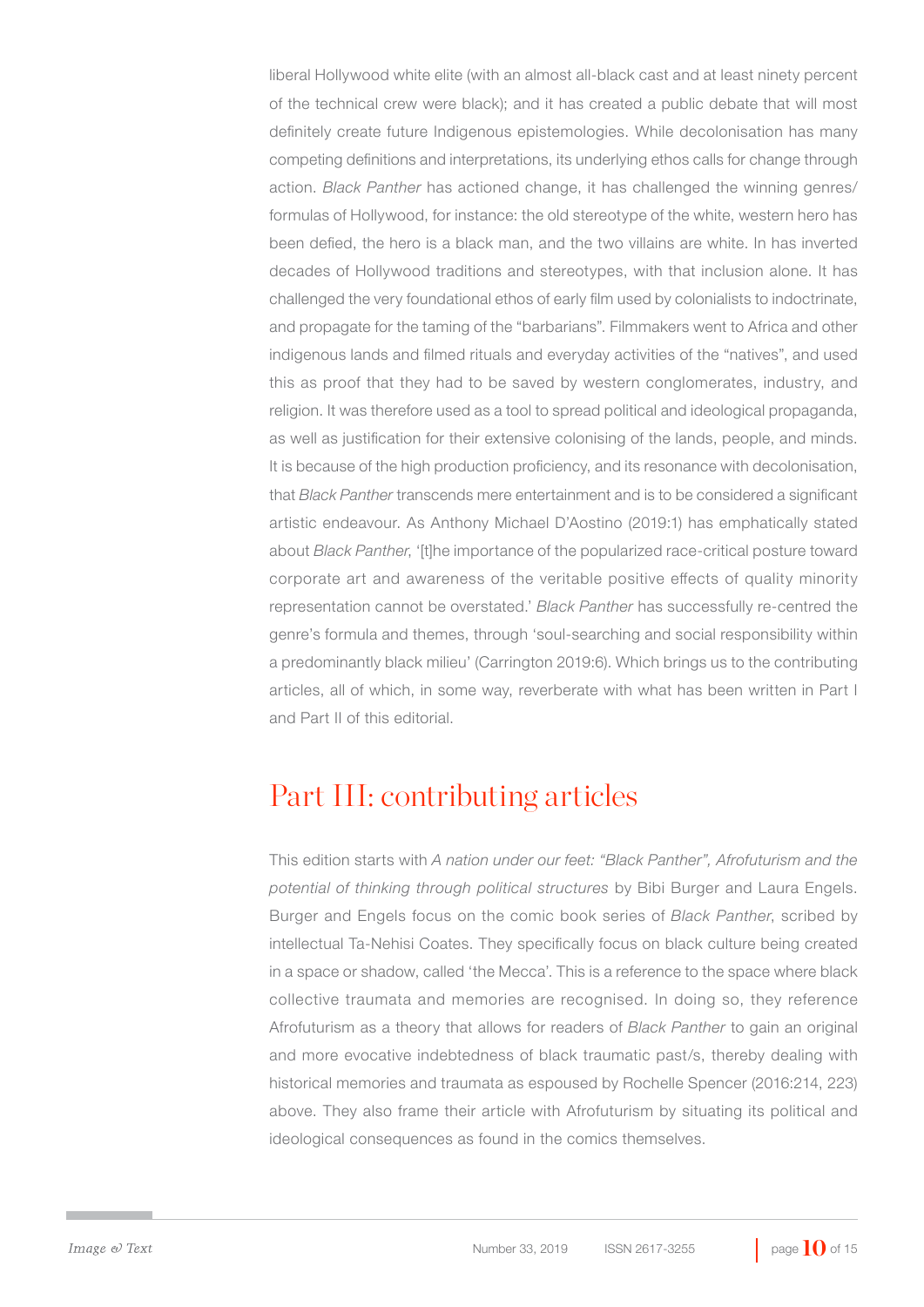Shenid Bhayroo's article follows, entitled *Wakanda rising: "Black Panther" and commodity production in the Disney Universe*. His article deals with *Black Panther* as a cultural commodity which he argues, offers an opportunity to identify counterhegemonies; and to provide challenges to the 'systemic erasure of Afro-histories'. This is significant, because as already discussed, the cinematic narrative of *Black Panther* references the diverse history/ies of blacks, from the trans-Atlantic Slave Trade to the diaspora. In doing so, it works as an archive, or a form of documenting black collective history/ies, which in itself is a very momentous contribution, despite it being a 'marvel of marketing' (Gathara 2018).

Rosemary Chikafa-Chipiro's article is the third in this special themed section, namely *The future of the past: imagi(ni)ng black womanhood, Africana womanism and Afrofuturism in Black Panther* (Coogler 2018)*.* The title itself references the focus: gender and *Black Panther* and Afrofuturism, and Chikafa-Chipiro argues that the film is 'Africana womanist-centric'. However, the article also suggests how important both the film as well as theoretical framework of Afrofuturism is, as they both challenge western hegemonic ideas of black culture and Africa.

Laura Burocco moves away from a hermeneutic, interpretivist analysis of *Black Panther*  by conducting an audience reception study, entitled *Do not make Africa an Object of Exploitation Again*. The focus in her paper is on black identity and the Diaspora; the Afro-Brazilian past as well as the future; and the content for her study is an Afro-Brazilian public. Salim Washington's article *You Act Like a Th'owed Away Child: Black Panther, Killmonger, and Pan-Africanist African-American Identity* critiques Black Panther for its 'romanticising of a fictional Pan-African nation and culture'. Washington does however conclude that the film is significant in that it works as an allegory about the place of Africans, in both post-colonial Africa and the Diaspora. Last is Danielle Becker's *Afrofuturism and Decolonisation: Using "Black Panther" as Methodology.* This article brings together Afrofuturism and decolonisation, which Becker argues are both 'temporal dislocations and discursive disruptions'. Combining these two theories into one "conceptual space" she investigates them, by asking if, and where, they overlap; and how they may both be useful for the study of visual culture in contemporary South Africa, which is currently experiencing the "decolonial turn".

All the articles critique the film, use Afrofuturism as their lens or theoretical framework, and have several elements in common. The overall consensus is that despite some of the failings of the film, *Black Panther* is also very successful as it raises issues of black identity; serves as a receptacle of black historical traumas and memories, reinvigorates discussions of Afrofuturism, interrogates Afrofuturist theories, raises political and ideological questions about black history/ies, works as a form of counter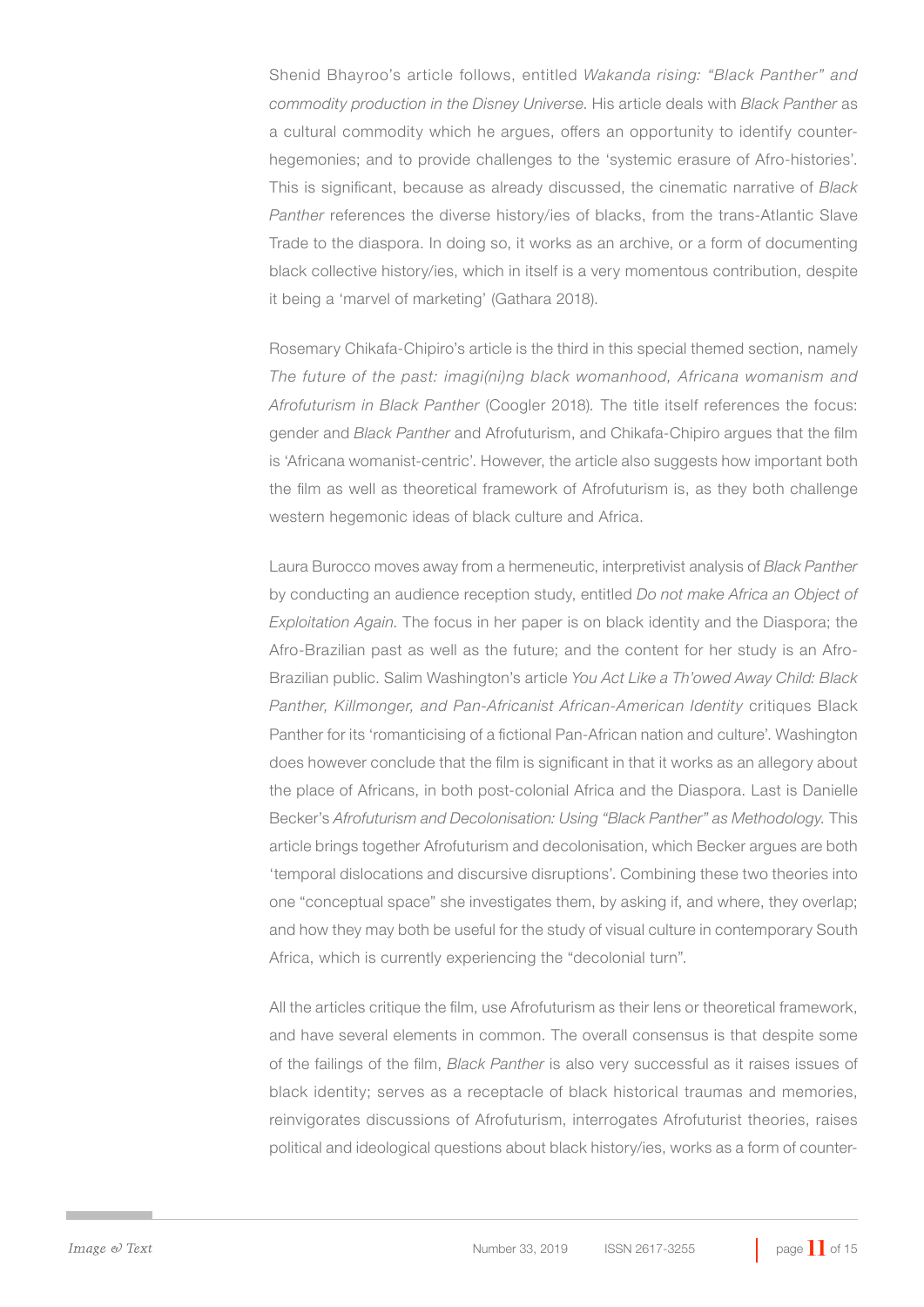hegemonic cinematic production, and is also a form of epistemic destabilisation of the current film status quo (the overbearing Hollywood system).

#### Conclusion

In concluding the editorial for the special themed section of *Image & Text*, I would like to argue that *Black Panther* makes several contributions to cinematic history. Firstly, it encourages discourse about blackness, identity and Afrofuturism (blacks' history). Secondly, it serves as an "archive" or memory repository for the collective, cultural and historical history/ies and traumata, of blacks. Thirdly, it transcends the "tawdry versus art" binary, and because of, or in spite of, its resplendent technical prowess, it is aesthetically more than simply "low-art" or "trash". Fourthly, it resonates with decolonisation, in that it has actioned change in its narrative. And finally, it suggests powerful, reimagined counter-histories and counter-hegemonies, despite having several colonial and neo colonial tropes (such as liberal capitalism). As such, I end this article with a positive quotation from Duncan Omanga (2016:273), who postulates that *Black Panther* has, through some of its characters, such as Nakia, a 'political imperative … a decolonizing mission' to alter the world beyond Wakanda. And this is its true value, which I believe will become more apparent as time progresses.

## **Notes**

- 1. "Glocal" is a combined term for globalisation and localisation, (or global and local), and was first referenced in the *Harvard Business Review* in the late 1980s (Sharma 2009).
- 2. The Marvel Cinematic Universe is the title given to a constellation of films produced since *Iron Man*  (Favreau 2008) began the era of the MCU.
- 3. Pauline Kael's anti-communist statements against numerous film plots throughout her career are highlighted by Capshaw's (2017) *Liberty Conservative* article, entitled Pauline Kael: *Seeing Through the Propaganda*.

## Acknowledgements

I would like to thank Dr Rory du Plessis and Dr Fatima Cassim (Editors-in-Chief of *Image & Text*) for their support for this themed edition. I am also highly indebted to all the reviewers, including Dr Mark Kirby-Hirst for reviewing the edition in its entirety.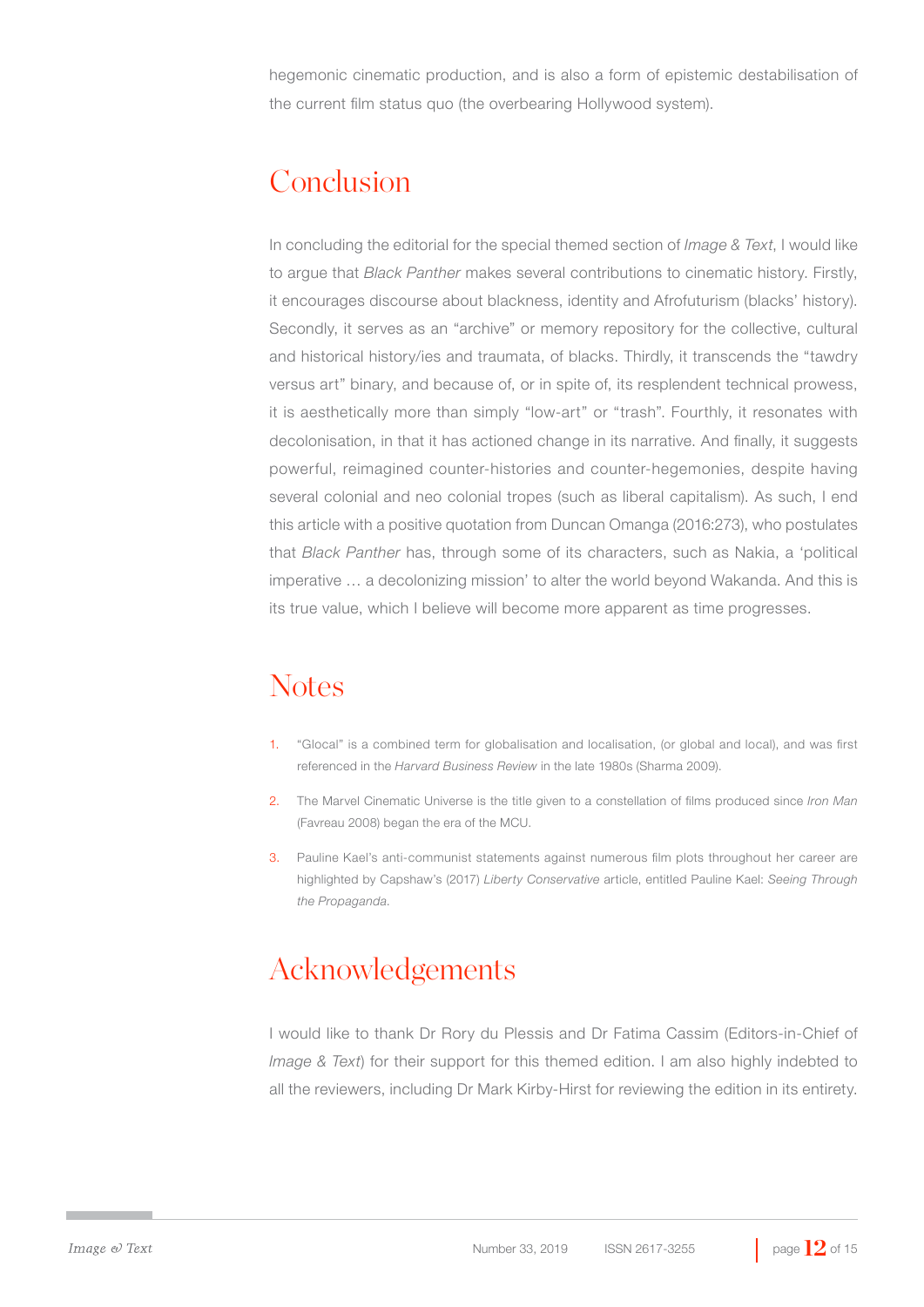#### **REFERENCES**

- Acquaye, A. 2017. Black to the future: OkayAfrica's Introduction to Afrofuturism. *Okayafrica*. [O]. Available: https://www.okayafrica.com/african-future-okayafrica-introduction-afrofuturism/ Accessed 15 May 2019.
- Box Office Mojo. 2019 [O]. Available: https://www.boxofficemojo.com/ movies/?id=marvel2017b.htm. Accessed 10 May 2019.
- Capshaw, R. 2017. Pauline Kael: Seeing through the propaganda. *The Liberty Conservative*. [O]. Available: https://libertyconservative.com/pauline-kael-seeing-propaganda/ Accessed 10 May 2019.
- Carrington, A. 2019. From Blaxploitation to fan service: watching Wakanda. *SAFUNDI: The Journal for South African and American Studies* 20(1):6-8.
- Cobb, J. 2018. *Black Panther* and the invention of "Africa". *The New Yorker*. [O]. Available: https://www.newyorker.com/news/daily-comment/black-panther-and-theinvention-of-africa. Accessed 15 May 2019.
- Coetzee, C. 2019. Between the world and Wakanda. *SAFUNDI: The Journal for South African and American Studies* 20(1):22-25.
- Corntassel, J. 2018. *Everyday acts of resurgence. People, places, practices.* Olympia, WA: Dykeeper Press.
- D'Agostino, AM. 2019. "Who are you?": representation, identification, and self-definition in *Black Panther*. *SAFUNDI: The Journal for South African and American Studies*  20(1):1-4.
- Dery, M. 1994a. *Flame wars: the discourse of cyberculture.* Durham, NC: Duke University Press.
- Dery, M. 1994. Black to the future, in *Flame wars: the discourse of cyberculture*. Durham, NC: Duke University Press:179-222.
- Dery, M. 2008. Black to the Future: Afro-Futurism 1.0, in *Afro-future females: black writers chart science fiction's newest new-wave trajectory*, edited by MS Barr. Columbus: Ohio State University:6-13.
- Kael, P. 1969. Trash, art and the movies. *Harper's* (February). [O]. Available: https://genius.com/Pauline-kael-trash-art-and-the-movies-i-annotated Accessed 19 May 2019.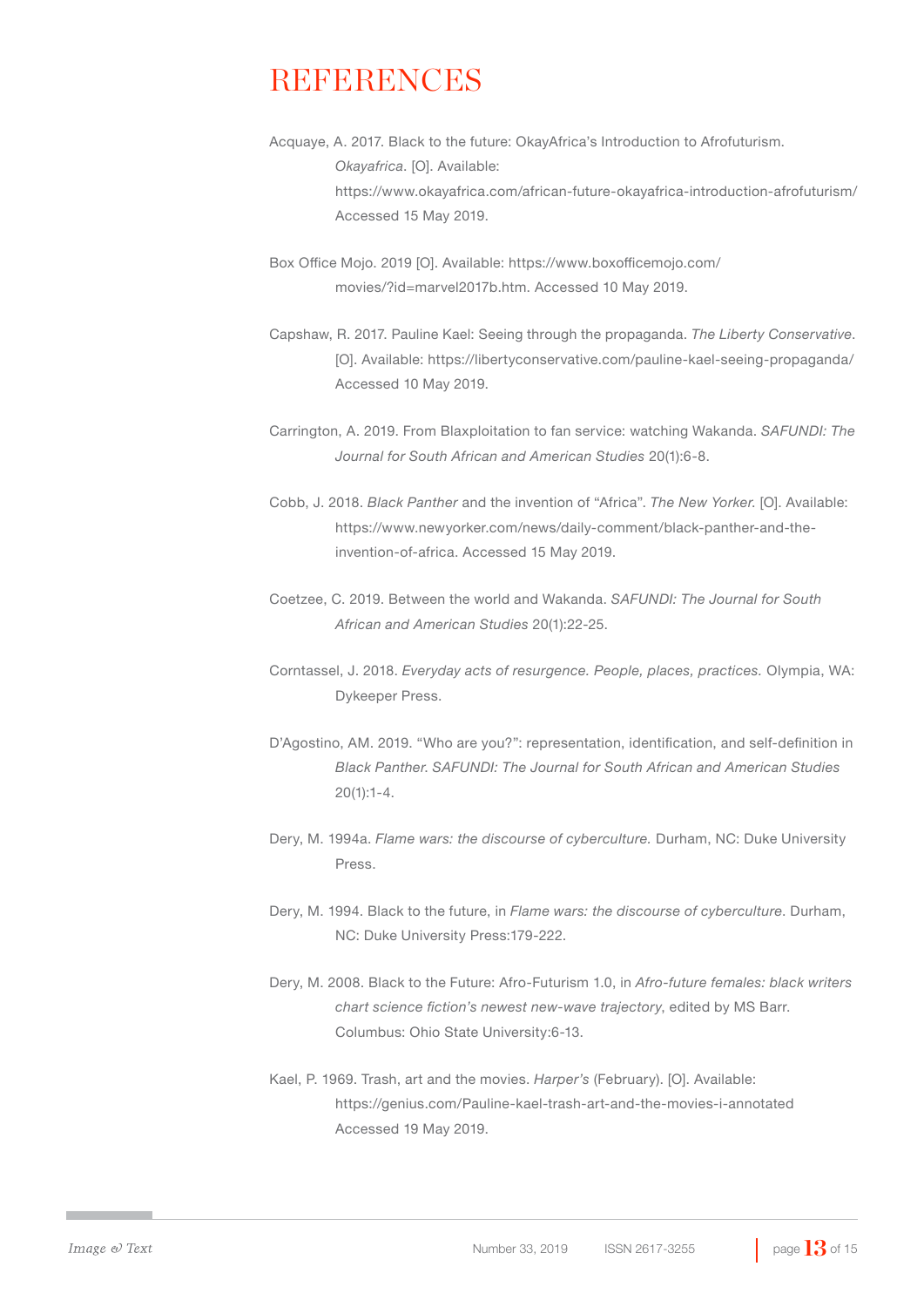- Kagwanja, P. 2018. *Black Panther*'s Afro-optimism can tame scramble for Africa. *Daily Nation*. [O]. Available: https://www.nation.co.ke/oped/opinion/Black-Panther-s-Afro-optimism-and-scramble-for-Africa/440808-4376760-vsfstuz/index.html Accessed 10 May 2019.
- Gathara, P. 2018. *Black Panther* offers a regressive, neo-colonial vision of Africa. *Washington Post.* [O]. Available: https://www.washingtonpost.com/news/ global-opinions/wp/2018/02/26/black-panther-offers-a-regressive-neocolonialvision-of-africa/?utm\_term=.3457f842081e. Accessed 20 April 2019.
- Nelson, A. 2002. Future texts. *Social Text* 71(20):1-15.
- Makhubu, N. 2019. On the borders of Wakanda. *SAFUNDI: The Journal for South African and American Studies* 20(1):9-13.
- Omanga, D. 2016. Akokhan returns: Kenyan newspaper comics and the making of an "African" superhero. *Journal of African Cultural Studies* 28(3):262-74.
- Omanga, D & Mainye, PC. 2019. More than just a homecoming: the reception of *Black Panther* in Kenya. *SAFUNDI: The Journal for South African and American Studies* 20(1):18-21.
- Reid, K. 2013. We are all Afrofuturists. TUMBLR. [O]. Available: https://studioafrica.tumblr. com/post/55878724447/we-are-all-afrofuturists-a-reminder-by-kareem Accessed 20 April 2019.
- Reilly, N. 2018. *Black Panther* star Chadwick Boseman reveals fight with Marvel over African accent. *NME*. [O]. Available: https://www.nme.com/news/film/chadwickboseman-reveals-fight-marvel-african-accent-2372813. Accessed 20 April 2019.
- Reyes Cruz, M. 2012. Tales of survival, resistance and rebellion from a reluctant academic. *Decolonization: Indigeneity, Education and Society* 1(1):141-157.
- Schrader, P. 2006. Cannon fodder. *Film Comment* 10(12):33-49.
- Setoodeh, R. 2018. Chadwick Boseman and Ryan Coogler on how *Black Panther* makes history. *Variety*. [O]. Available: https://variety.com/2018/film/features/blackpanther-chadwick-boseman-ryan-coogler-interview-1202686402/ Accessed 10 May 2019.
- Serwer, A. 2018. The tragedy of Erik Killmonger. *The Atlantic.* [O]. Available: https://www. theatlantic.com/entertainment/archive/2018/02/black-panther-erikkillmonger/553805/. Accessed 20 April 2019.